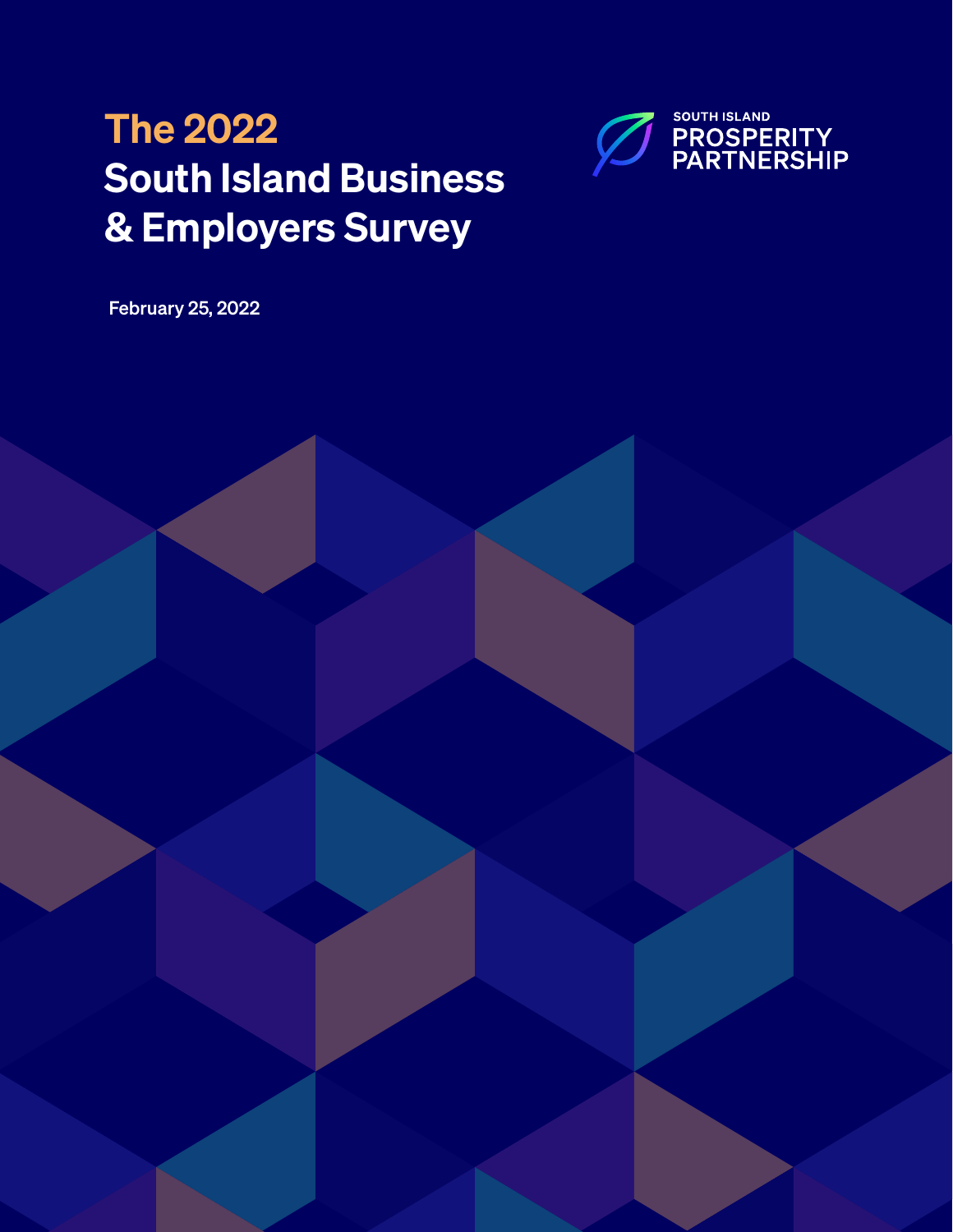### Thank you to all the businesses and employers that completed the survey.

South Island Prosperity Partnership was proud to work through partners such as the Urban Development Institute (UDI) - Capital Region, the Greater Victoria Chamber of Commerce, Westshore Chamber of Commerce, Esquimalt Chamber of Commerce, Sooke Region Chamber of Commerce, the Victoria Innovation Advanced Technology and Entrepreneurship Council (VIATEC), Downtown Victoria Business Association (DVBA), Sidney Business Improvement Association (BIA), Sidney Breakfast Club and Harbour Digital Media, along with the City of Victoria Business Hub and many

of our municipal partners who shared the survey and are eager to receive the input.

The survey captured some of the top issues, constraints and opportunities employers face going into 2022. With this being a municipal election year and also a key time in the recovery from the COVID-19 pandemic, SIPP and its partners want to ensure various governments and organizations have these issues top of mind as we strive towards a more resilient, innovative, sustainable and equitable South Island regional economy.

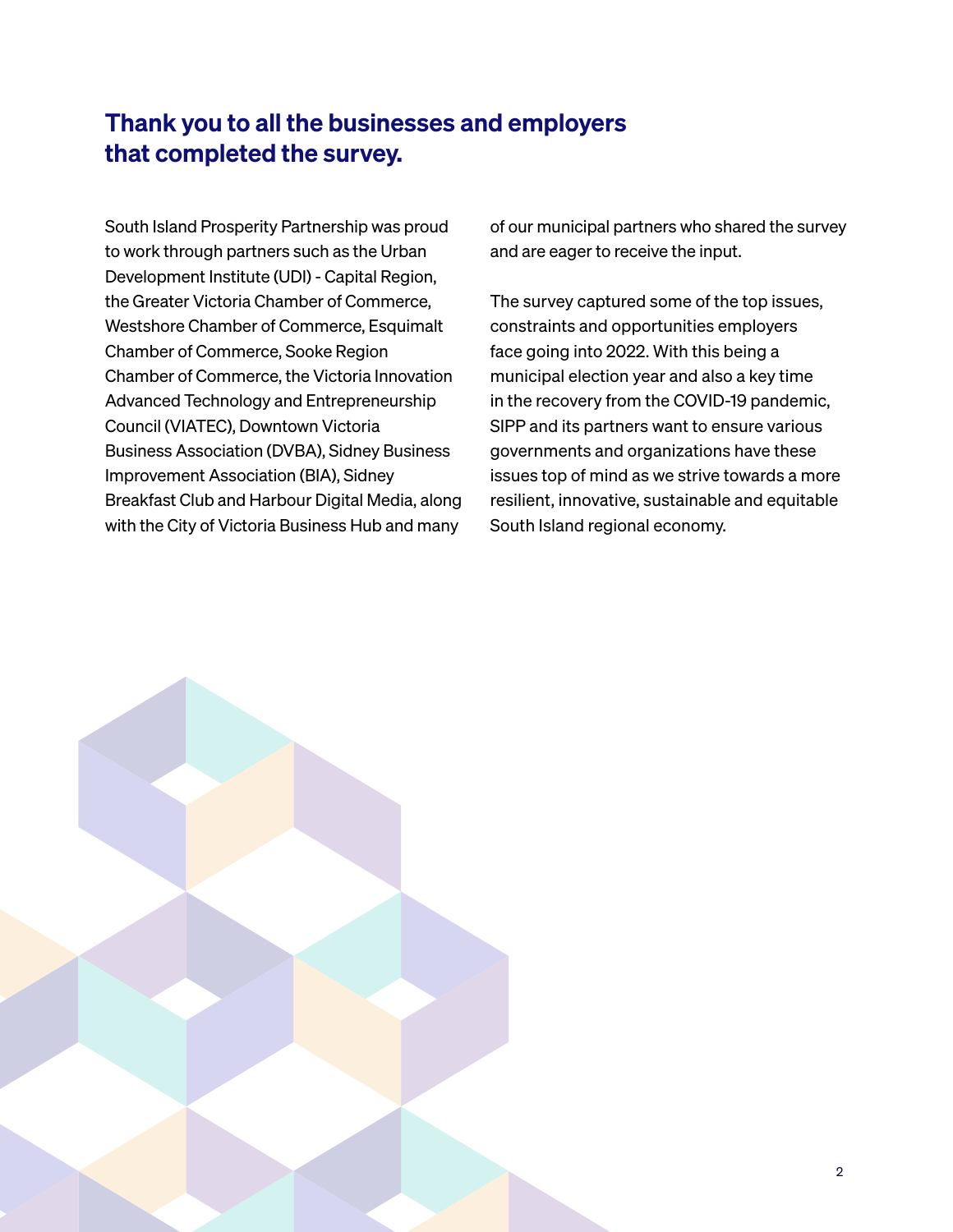### Respondent Profile

Our small sample of 56 employers represents 16,449 total employees throughout the South Island region.

These employers currently have 574 open and unfilled positions.

The average number of employees from each employer was 277. These employers ranged from single-employee businesses to businesses with 4950 employees. Overall, 14 respondents had over 100 employees, and 42 respondents had under 100.

#### Respondents represented a range of sectors from the economy, including:



- **Technology**
- Manufacturing



**Transportation** 



Retail



Business services and support organizations



Not-for-profit

Tourism



Consumer Services (fitness, childcare, real estate)

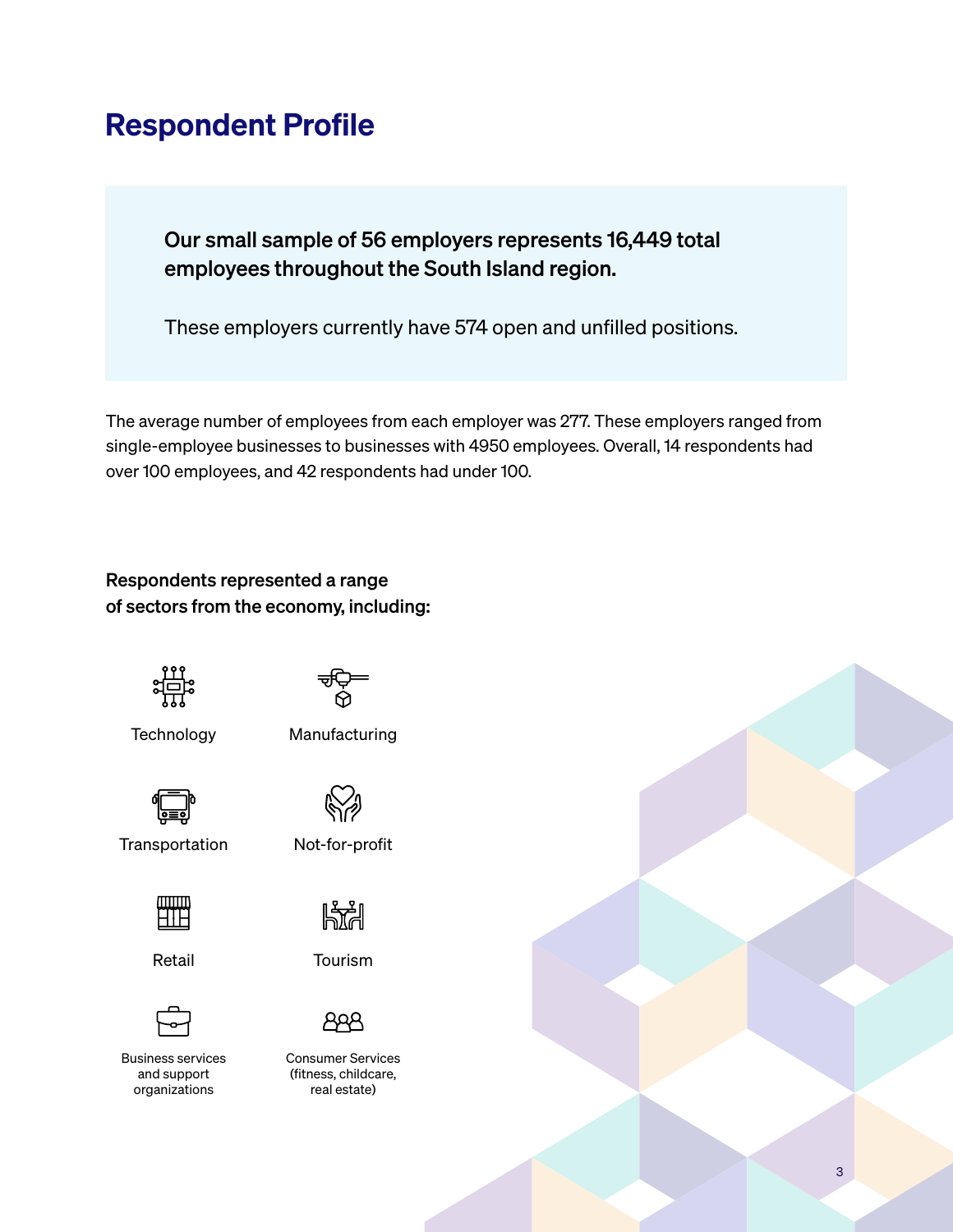### Hiring

Employers are reporting a very constrained labour market, with the most difficulty filling experienced non-management mid-range or mid-career personnel. 29% said it was a challenge to find candidates, and 21% said they can't find candidates or have had difficulty time and time again.

Employers reported that the second most difficult-to-fill positions were experienced middle management or specialised management. 29% said it was a challenge to find candidates for open positions. 16% responded that they can't find candidates or have had difficulty time and time again. Over 60% of respondents noted that the most significant change for the hiring process were job listings remaining open longer. For difficult to fill positions, 20% of employers said they were hiring from outside the region and allowing remote working.

However, employer respondents were still optimistic about workforce growth. 64% responded that they were expecting to either slightly or substantially increase the size of their company's workforce. 34% responded that they were staying the same size. Only 2% anticipated decreasing.

### Support for Affordability

Respondents were asked about their level of support for policy changes that would facilitate increased density. This would include increased "gentle density" in neighbourhoods, smaller lot sizes, more townhousestyle developments and other types.

Respondents were asked to rank their support from 0 (don't support these policies) to 100 (support aggressive policy reforms across all neighbourhoods).



The responses averaged 71, with very few below the 50% mark. This implies respondents have a strong desire to address affordability and housing across all neighbourhoods in the region with a range of policies that support density.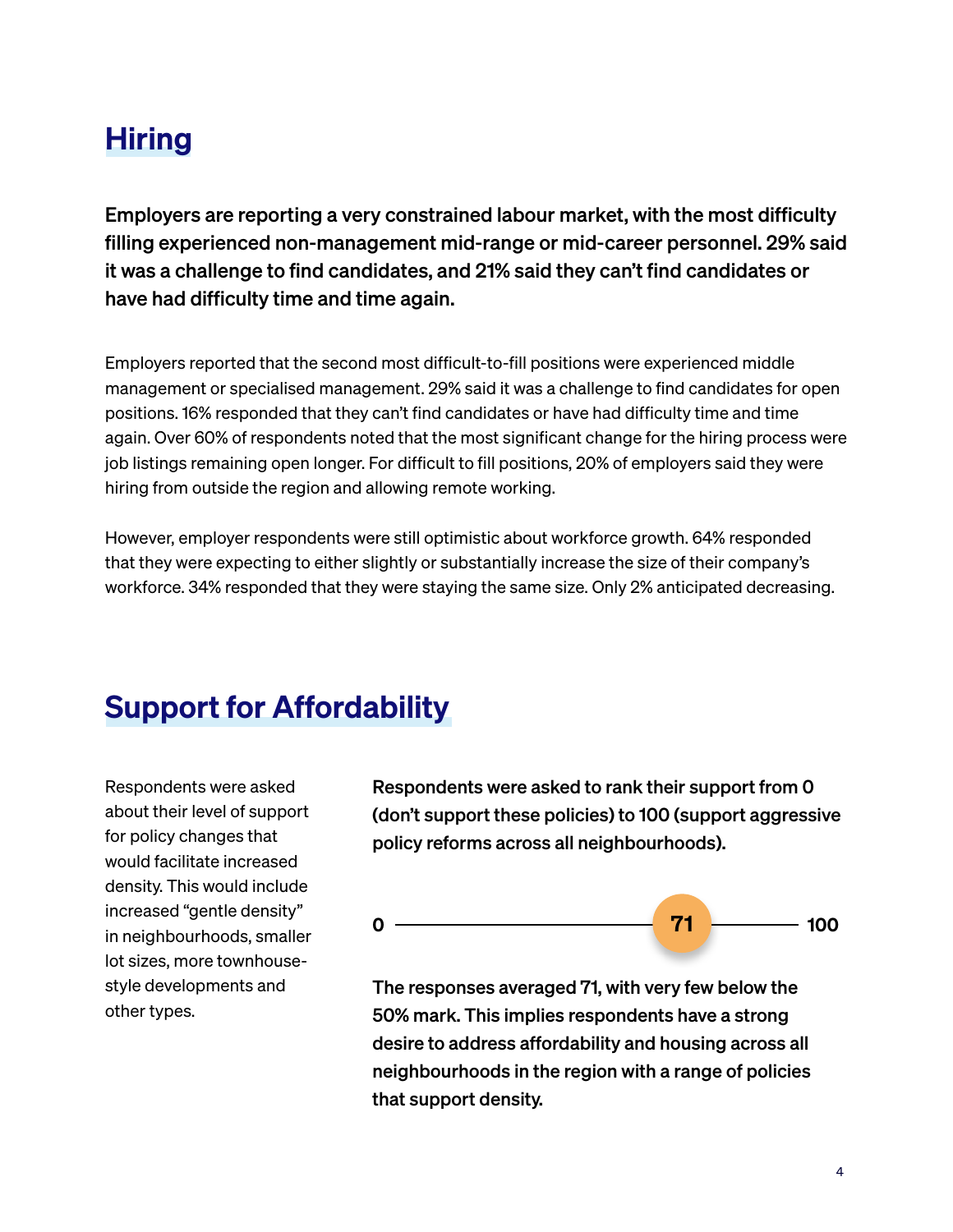## Supply Chain Issues

#### How are businesses addressing supply chain challenges?

Respondents were asked how the recent supply-chain issues impacted them and how they adapted. These were the three most common approaches:

| <b>Strategy</b>                                                                             | <b>Respondents</b> |
|---------------------------------------------------------------------------------------------|--------------------|
| Increase prices to absorb some of the increased cost (to retain profit<br>margin)           | 33%                |
| Increase prices to absorb some of the increased input cost (at reduced<br>profit margin)    | 32%                |
| Delay or reduce production/sales volumes to accommodate the delays<br>in receiving supplies | <b>27%</b>         |

#### What long-term solutions could address supply-chain issues?

Respondents ranked a variety of possible solutions to address supply-chain issues. The top 3 solutions included:

| <b>Solution</b>                                                                                                                                                                                              | <b>Respondents</b> |
|--------------------------------------------------------------------------------------------------------------------------------------------------------------------------------------------------------------|--------------------|
| Programs to build or increase domestic options for packaging<br>and containers (food containers, blow-molding facilities for glass<br>containers, injection molding facilities for plastic containers, etc.) | 19%                |
| Incentives for reshoring manufacturing companies from overseas                                                                                                                                               | 15%                |
| Investments in circular economy initiatives that would encourage re-<br>use of output materials into new production streams (e.g. materials<br>recycling within domestic supply-chains)                      | 13%                |

#### Other ideas to address these issues included:

- funding for local organizations pooling resources in a cooperative structure
- logistics improvements at ports and hubs
- improving shipping speed for items
- market and expand access to western domestic ports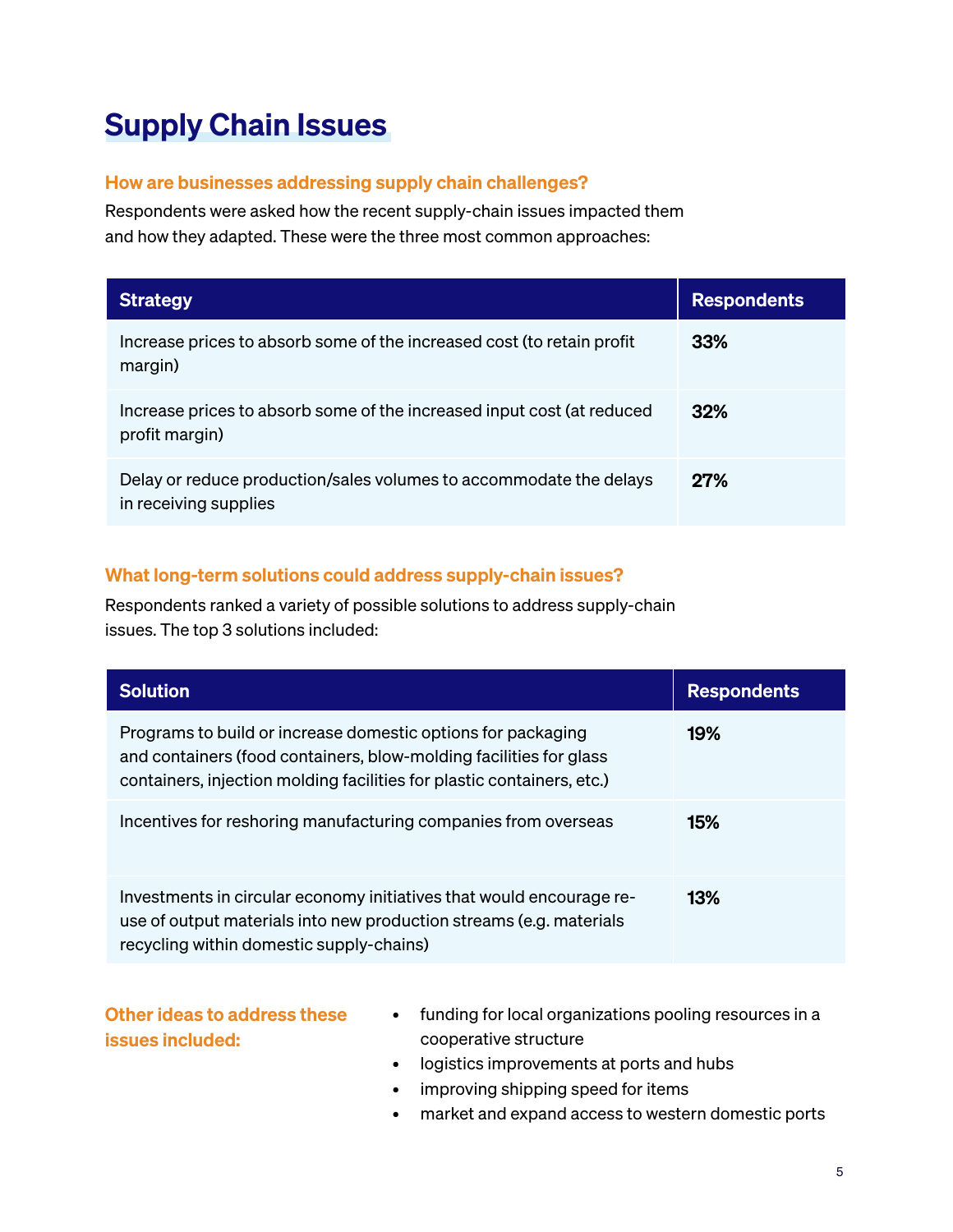### Barriers to Success in 2022

Respondents ranked the most significant barriers to growth from 1 to 6, with 1 representing the most impactful barriers and 6 representing the least impactful.

Respondents said "Inflation and Rising Costs" and "Workforce Recruitment" were tied for the biggest issues, followed closely by "Housing and Affordability".

While opportunities for growth were relatively similar regardless of employer size, barriers for growth varied depending on the size of the company. The biggest difference was in Workforce Recruitment. Employers with over 100 employees ranked this as the most impactful barrier to growth on their business. For employers under 100 employees, inflation ranked as the most impactful barrier of growth, whereas larger employers ranked this lower.

#### Other Issues Mentioned

- Access to childcare spaces
- $-$  Lengthy municipal development processes
- Solutions to homelessness issues
- Public transportation between downtown and **Westshore**
- $-$  Lack of family medical services and doctors
- Immigration processing and credentialing issues

### Ranked Barriers to Growth by Company Size

| Affordability & Housing pressures<br>in the region                                           | <100 Employees |     |     |                  |     |     |     |     |     |     |     |     |
|----------------------------------------------------------------------------------------------|----------------|-----|-----|------------------|-----|-----|-----|-----|-----|-----|-----|-----|
|                                                                                              | >100 Employees |     |     |                  |     |     |     |     |     |     |     |     |
| COVID-19 and related restrictions                                                            | <100 Employees |     |     |                  |     |     |     |     |     |     |     |     |
|                                                                                              | >100 Employees |     |     |                  |     |     |     |     |     |     |     |     |
| Government regulation / restrictions<br>(not related to COVID-19)                            | <100 Employees |     |     |                  |     |     |     |     |     |     |     |     |
|                                                                                              | >100 Employees |     |     |                  |     |     |     |     |     |     |     |     |
| Inflation (rising prices)                                                                    | <100 Employees |     |     |                  |     |     |     |     |     |     |     |     |
|                                                                                              | >100 Employees |     |     |                  |     |     |     |     |     |     |     |     |
| More competitors entering the market<br>(increased consumer choice, including<br>e-commerce) | <100 Employees |     |     |                  |     |     |     |     |     |     |     |     |
|                                                                                              | >100 Employees |     |     |                  |     |     |     |     |     |     |     |     |
| Supply-chain issues                                                                          | <100 Employees |     |     |                  |     |     |     |     |     |     |     |     |
|                                                                                              | >100 Employees |     |     |                  |     |     |     |     |     |     |     |     |
| Workforce recruitment                                                                        | <100 Employees |     |     |                  |     |     |     |     |     |     |     |     |
|                                                                                              | >100 Employees |     |     |                  |     |     |     |     |     |     |     |     |
|                                                                                              |                | 1.0 | 1.5 | 2.0 <sub>1</sub> | 2.5 | 3.0 | 3.5 | 4.0 | 4.5 | 5.0 | 5.5 | 6.0 |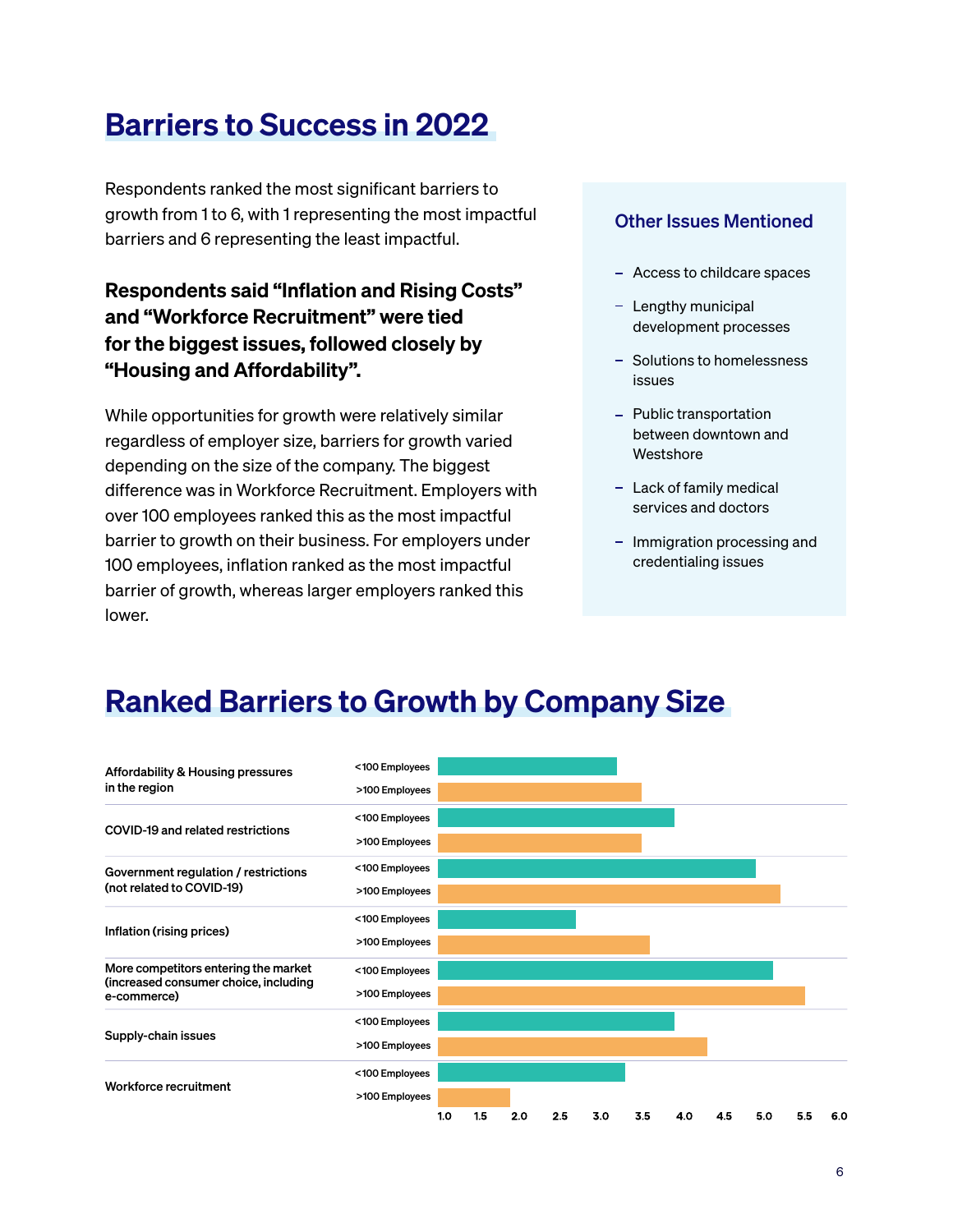## Growth Opportunities

Respondents largely were optimistic about growth opportunities. The themes of improved hiring, market expansion, tourism and sales appeared frequently in the respondent's answers. They expressed the value of focusing on economic development that promotes social wellbeing.

#### Some of the top opportunities for growth included:

- build a film studio on the South Island
- open Canada to more immigrants and reduce constraints on housing of all types
- help brick and mortar businesses embrace e-commerce
- retain students and young families through diverse housing types and good jobs
- embrace rapid transit (BRT and eventually LRT for the future of our region's growth)
- promote the region and help businesses enter new export markets
- reconciliation with Indigenous peoples and growing the Indigenous economy
- take advantage of easing of travel restrictions
- take advantage of the remote working trend



#### Top 5 Mentioned Growth Opportunities by Theme